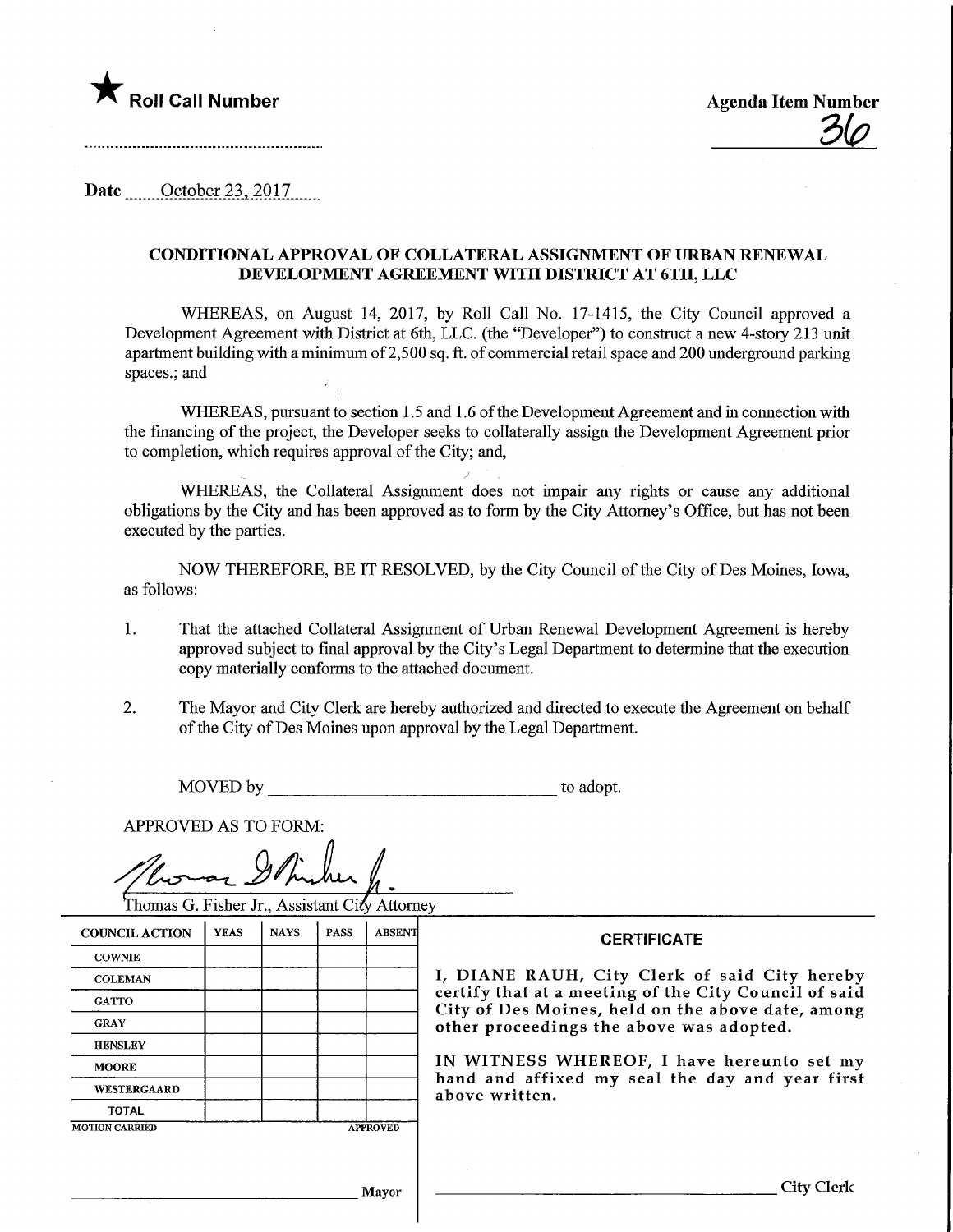#### ASSIGNMENT OF REDEVELOPMENT AGREEMENT

THIS ASSIGNMENT OF REDEVELOPMENT AGREEMENT (this "Agreement") is made and entered into as of the day of , 2017, by and among the CITY OF DES MOINES, IOWA, a municipal corporation (the "City"), DISTRICT AT 6TH, LLC, an Iowa limited liability company (the "Borrower"), and LINCOLN SAVINGS BANK, an Iowa state banking corporation (the "Lender").

#### WITNESSETH:

WHEREAS, the City and the Borrower entered into that certain Urban Renewal Development Agreement dated as of August 14, 2017 (the "Development Agreement"), concerning the acquisition by the Borrower of property located in Des Moines, Iowa, legally described on Exhibit A attached hereto and hereby made a part hereof (the "Land"), and the construction thereon of an approximately 213-unit apartment building with a minimum of 2,500 square feet of commercial and retail facility and related improvements (the "Improvements") (the Land and the Improvements are hereinafter at times collectively referred to as the "Project"); and

WHEREAS, the Borrower and the Lender have entered into that certain Construction Loan Agreement of even date herewith (the "Loan Agreement"), concerning the extension by the Lender to the Borrower of a loan in the amount of up to \$33,947,357 (the "Loan"), to finance in part the acquisition and construction of the Project; and

WHEREAS, the obligation of the Borrower to repay the Loan is evidenced by that certain Construction Note in the original principal amount of \$31,603,355, that certain TIP Note in the original principal amount of \$2,184,000, and that certain Bridge Note in the original principal amount of \$160,002, each of even date herewith (collectively, the "Lender Notes"), and each executed by the Borrower in favor of the Lender; and

WHEREAS, the Lender Notes are secured, among other things, by that certain Mortgage, Security Agreement, Assignment of Leases and Rents and Fixture Financing Statement and Assignment of Leases and Rents of even date herewith (the "Mortgage"), executed by the Borrower in favor of the Lender and encumbering the Project (the Loan Agreement, the Lender Notes and the Mortgage are hereinafter at times collectively referred to as the "Loan Documents"); and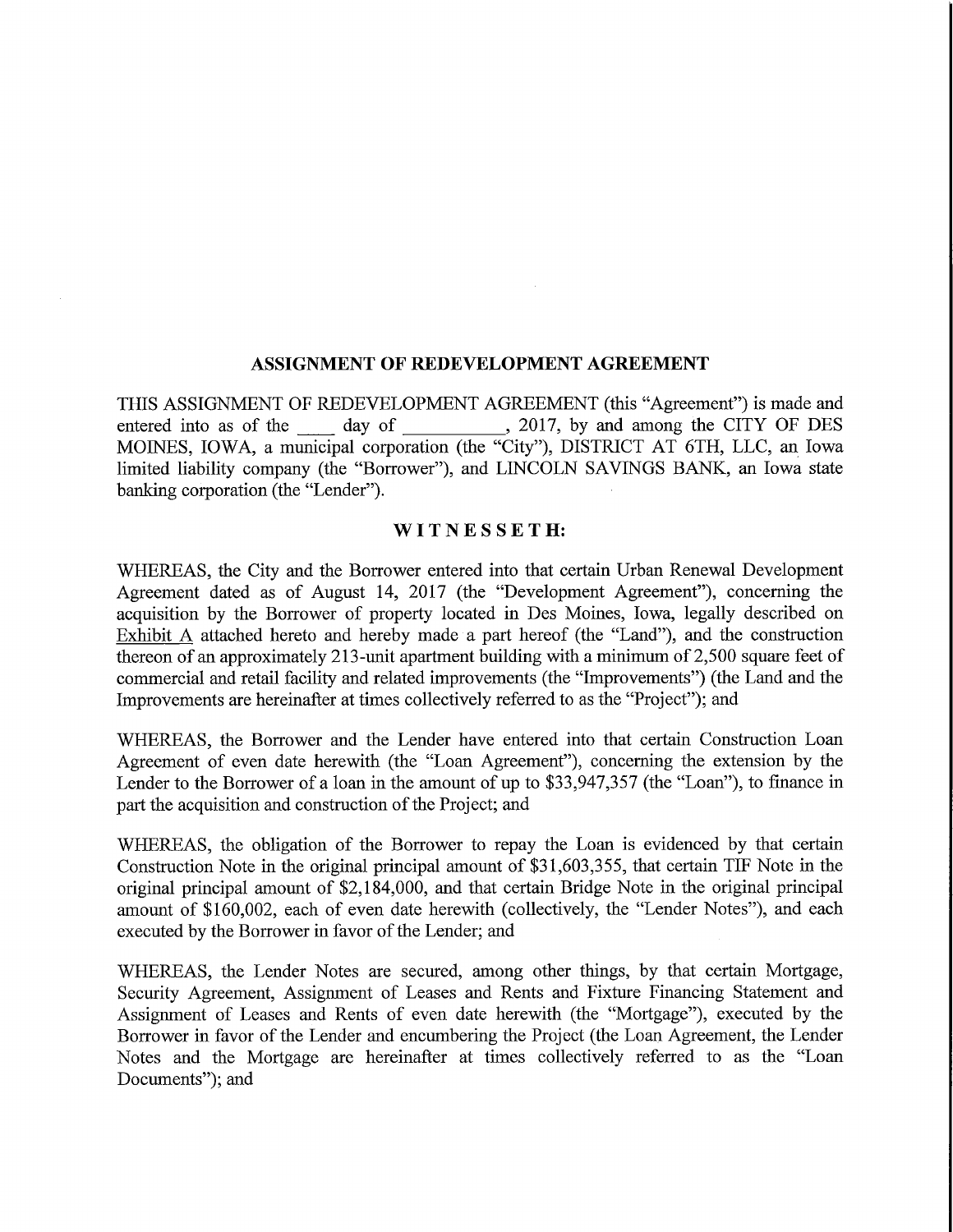WHEREAS, the Mortgage was filed of record in the office of the Polk County Recorder on , 2017, as Document No.  $;$  and

WHEREAS, the Lender has required, as an express condition to the making of the Loan, that (a) the Borrower assign all of its rights under the Development Agreement to the Lender to secure the obligations of the Borrower to the Lender under the Loan Documents, and (b) the City agrees to certain other matters all as more fully contained herein.

NOW THEREFORE, in consideration of foregoing recitals and for other good and valuable consideration, the receipt and sufficiency of which are hereby acknowledged, the parties hereto hereby agree as follows:

1. Assignment. The Borrower hereby assigns to the Lender all of its right, title and interest under the Development Agreement to secure the Borrower's obligations under the Loan Documents.

2. Payment to Bank. The Borrower hereby directs the City to make all future payments under the Development Agreement directly to the Lender and the Borrower will take all steps necessary thereunder to have such payments made directly to the Lender. If the Borrower should receive such funds, such funds, while in the hands of the Borrower shall be held as a constructive trust for the Lender and immediately delivered to the Lender. The Borrower shall not be able to change the designation of the payment of these funds without the prior written consent of the Lender.

3. Representations and Warranties of Borrower. The Borrower hereby represents and warrants that there have been no prior assignments of the Development Agreement, that the Development Agreement is a valid and enforceable agreement against the Borrower and that neither the Borrower nor, to Borrower's knowledge, the City is in default thereunder and that all covenants, conditions and agreements have been performed as required therein, except those not to be performed until after the date hereof. The Borrower agrees not to sell, assign, pledge, mortgage or otherwise transfer or encumber its interest in the Development Agreement as long as this Agreement is in effect. The Borrower hereby irrevocably constitutes and appoints the Lender as its attomey-in-fact to demand, receive and enforce the Borrower's rights with respect to the Development Agreement for and on behalf of and in the name of the Borrower, or, at the option of the Lender, in the name of the Lender, with the same force and effect as the Borrower could do if this Agreement had not been made.

4. Present Assignment. This Agreement shall constitute a perfected, absolute and present Assignment, provided that the Lender shall have no right under this Agreement to enforce the provisions of the Development Agreement or exercise any of its rights or remedies under this Agreement until an Event of Default (as that term is defined in the Loan Agreement) shall occur and be continuing. All payments due under the Development Agreement shall be paid to Lender and shall be used to paydown amounts outstanding under the Loan pursuant to the Loan Agreement.

5. Event of Default. Upon the occurrence of an Event of Default, the Lender may, without affecting any of its other rights or remedies against the Borrower under any other instrument,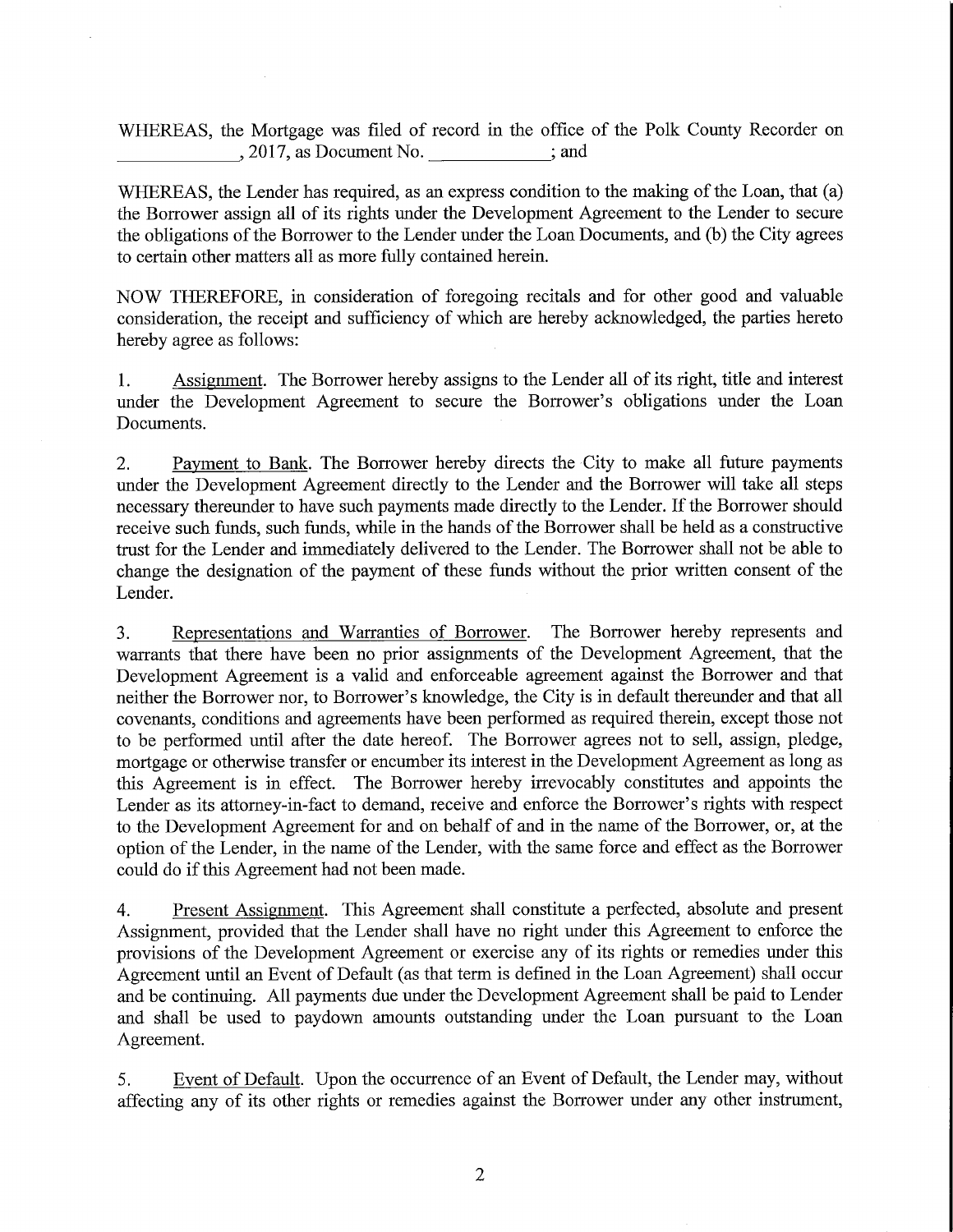document or agreement, exercise its rights under this Agreement as the Borrower's attomey-infact in any manner permitted by law, and, in addition, the Lender shall have the right to exercise and enforce any and all rights and remedies available after a default to a secured party under the Uniform Commercial Code as adopted in the State of Iowa. If notice to the Borrower of any intended disposition of collateral or of any intended action is required by law in any particular instance, such notice shall be deemed commercially reasonable if given at least ten  $(10)$  days prior to the intended disposition or other action.

6. Representations and Warranties of the City. The City hereby consents and agrees to the terms and conditions of this Agreement. The City further represents and warrants to the Lender that the Development Agreement is a valid agreement enforceable against the City in accordance with its terms, that neither the City nor, to the City's knowledge, the Borrower is in default thereunder and that all covenants, conditions and agreements have been performed as required therein, except those not to be performed until after the date hereof.

7. Permitted Mortgage. The City acknowledges that the Mortgage is a permitted mortgage under the terms of the Development Agreement.

8. Approval of Plans. The City hereby acknowledges and agrees that pursuant to Article 2 of the Development Agreement, the City has approved the Conceptual Development Plan (as that term is defined in the Development Agreement).

9. Notice from City. So long as the Development Agreement remains in effect, the City agrees to give to the Lender at the address provided in Section 14 hereof copies of notices of any default given to the Borrower under the Development Agreement pursuant to Article 7 of the Development Agreement, but failure to do so shall not render invalid any such notice(s) and shall not affect any of the rights and remedies available to the City against the Borrower under the Development Agreement.

10. Lender Right to Cure. So long as the Development Agreement remains in effect, the City agrees to give the Lender the right to cure a default by the Borrower under the Development Agreement.

11. No Assumption. Unless the Lender elects to be bound by the Agreement pursuant to paragraph 17 of this Agreement, the City acknowledges that the Lender is not a party to the Development Agreement and, by executing this Agreement, does not become a party to the Development Agreement, and specifically does not assume and shall not be bound by any of the obligations of the Borrower to the City under the Development Agreement and that the Lender shall incur no obligations whatsoever to the City.

12. Amendments. The City and the Borrower agree that no change or amendment shall be made to the terms of the Development Agreement without the prior written consent of the Lender, which consent shall not be unreasonably withheld or delayed.

13. Waiver. This Agreement can be waived, modified, amended, terminated or discharged only explicitly in a writing signed by the parties hereto. A waiver by the Lender shall be effective only in a specific instance and for the specific purpose given. Mere delay or failure to act shall not preclude the exercise or enforcement of any of the Lender's rights or remedies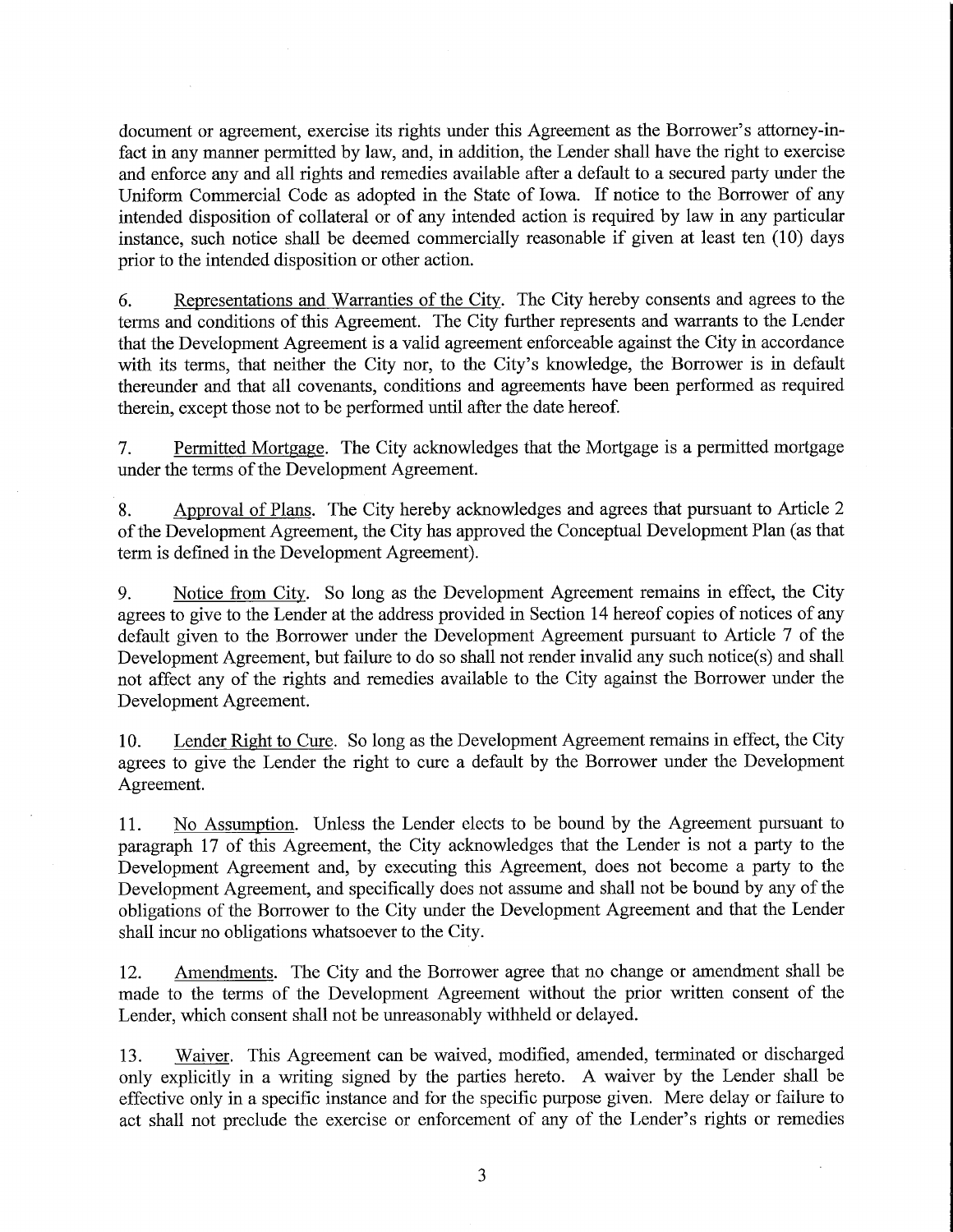hereunder. All rights and remedies of the Lender shall be cumulative and may be exercised singularly or concurrently at the Lender's option, and any exercise or enforcement of any one such right or remedy shall neither be a condition to nor bar the exercise or enforcement of any other.

14. Headings. The descriptive headings for the several sections of this Agreement are inserted for convenience only and not to confine or limit any of the terms or provisions hereof.

15. Addresses for Notice. Any notice, request, demand or communication hereunder shall be deemed fully given if delivered or served by depositing the same with the United States Postal Service, postage prepaid, certified or registered, addressed to the parties as set forth below:

| If to the City:     | City of Des Moines<br>c/o Office of Economic Development<br>400 Robert D. Ray Drive<br>Des Moines, Iowa 50309<br>Attn: City Manager |
|---------------------|-------------------------------------------------------------------------------------------------------------------------------------|
| If to the Borrower: | District at 6th, LLC<br>333 N. Pennsylvania Street, Suite 100<br>Indianapolis, Indiana 46204<br>Attn: Louis A. Knoble               |
| With a copy to:     | Kuhl & Grant LLP<br>707 E. North Street, Suite 800<br>Indianapolis, Indiana 46202<br>Attn: Mark D. Grant                            |
| If to the Lender:   | Lincoln Savings Bank<br>13523 University Avenue<br>Clive, Iowa 50325<br>Attn: Aaron J. Patterson                                    |
| With a copy to:     | Winthrop & Weinstine, P.A.<br>225 South Sixth Street, Suite 3500<br>Minneapolis, Minnesota 55402<br>Attn: Holly A. Stocker          |

or at such other address with respect to such party as that party may, from time to time, designate in writing and forward to the others, as provided in this Section.

16. Counterparts. This Agreement may be executed in any number of counterparts, each of which shall constitute one and the same instrument.

17. Transfer of Title to the Leader. The City agrees that in the event the Lender, a transferee of the Lender, or a purchaser at foreclosure sale, acquires title to the Project pursuant to foreclosure, or deed in lieu thereof, the Lender, transferee or purchaser shall provide notice to the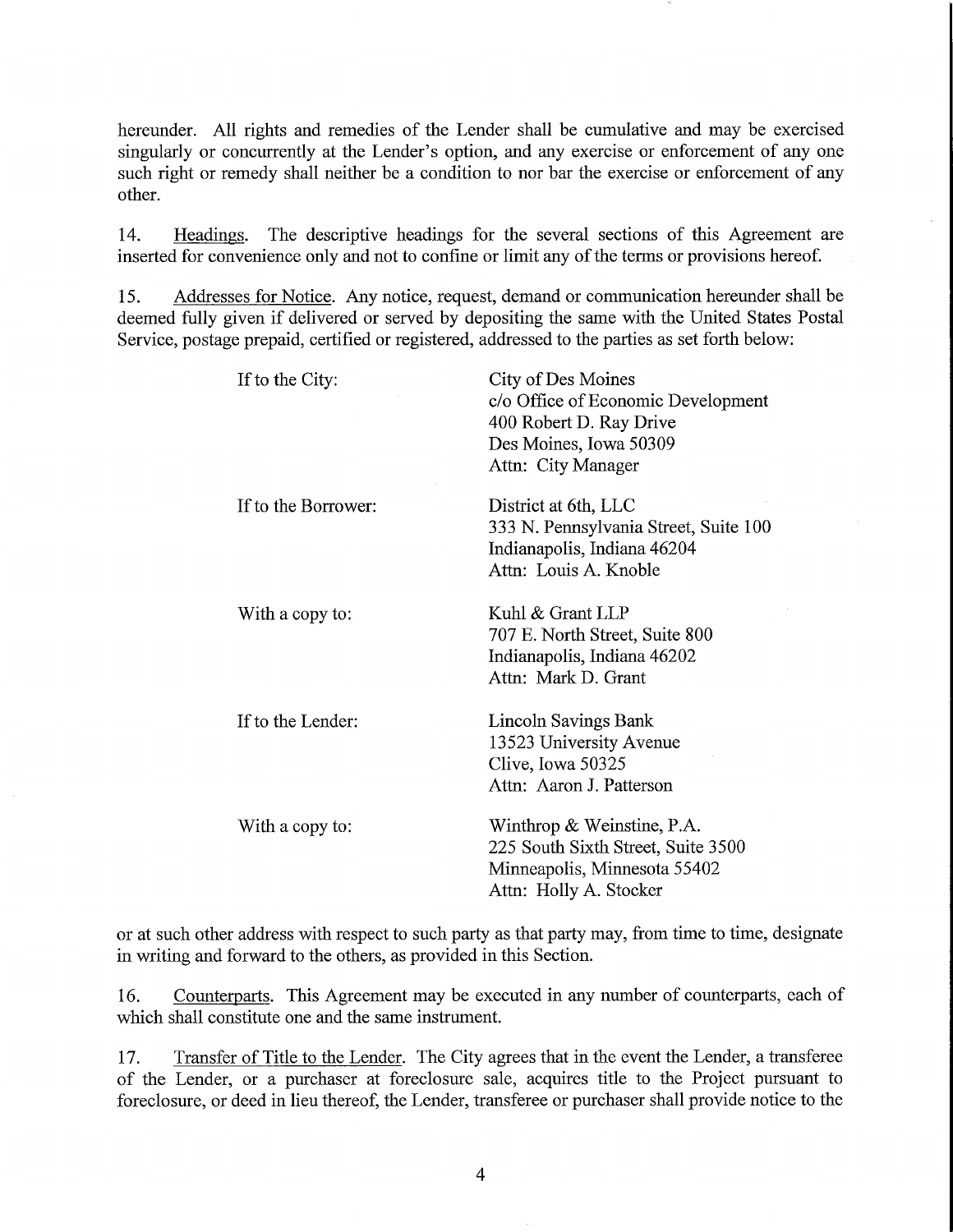City within 30 days of acquiring title and in that notice, it shall elect whether it will be bound by all terms and obligations of the Development Agreement. If Lender elects not to be bound by those terms and obligations of the Development Agreement, the rights and obligations under the Development Agreement shall immediately cease for all parties. Further, the City agrees that in the event the Lender, a transferee of the Lender, or a purchaser at foreclosure sale acquires title to the Project pursuant to a foreclosure sale or deed in lieu thereof, then the Lender, or any transferee or purchaser approved by the City, which approval shall not be unreasonably withheld, conditioned or delayed, shall be entitled to all rights conferred upon the Borrower under the Development Agreement, provided that no condition of default exists and remains uncured beyond any applicable cure periods in the obligations of the Borrower under the Development Agreement.

18. Successors. This Agreement and each and every covenant, agreement and other provision hereof shall be binding upon and inure to the benefit of the parties hereto and their respective successors and assigns, including any person who acquires title to the Project through the Lender by a foreclosure of the Mortgage or deed in lieu thereof.

19. Severability. The unenforceability or invalidity of any provision hereof shall not render any other provision or provisions herein contained unenforceable or invalid.

20. Governing Law. This Agreement is made and shall be construed in accordance with the laws of the State of Iowa.

IN WITNESS WHERE, the parties hereto have executed this Agreement as of the day and year first above written.

#### 19538.24 14261202v4

[THE REMAINDER OF THIS PAGE IS INTENTIONALLY LEFT BLANK.]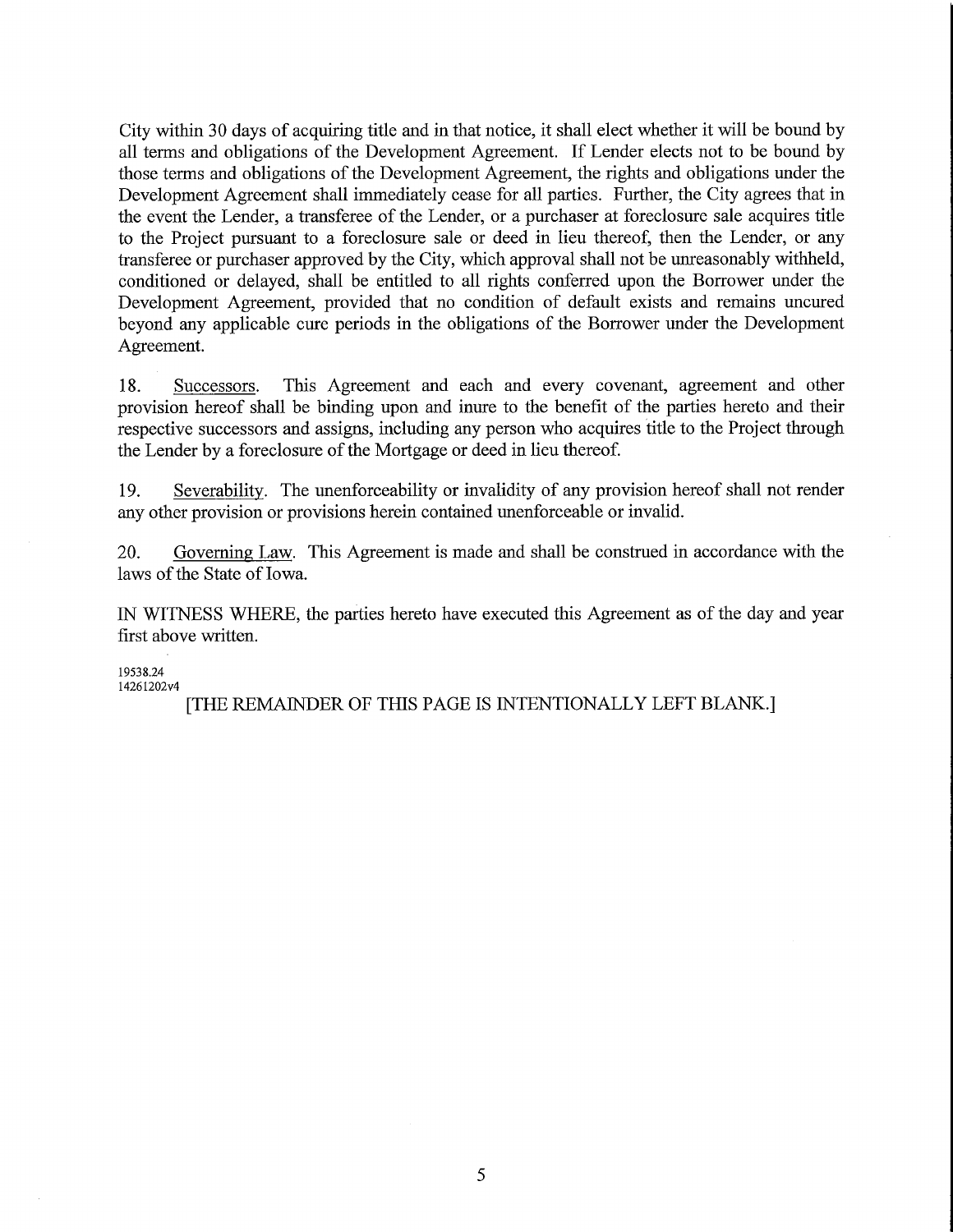### CITY OF DES MOINES, IOWA

ATTEST:

By: T.M. Franklin Cownie, Mayor Diane Rauh, City Clerk

By:

APPROVED AS TO FORM:

Thomas G. Fisher Jr. Assistant City Attorney

## STATE OF IOWA ) ) ss: COUNTY OF POLK )

On this day of 2017, before me, the undersigned, a Notary Public in the State of Iowa, personally appeared T.M. FRANKLIN COWNIE and DIANE RAUH, to me personally known, and who, being by me duly sworn did state that they are the Mayor and City Clerk, respectively, of City of Des Moines, Iowa, a municipal corporation; that the seal affixed to the foregoing instrument is the corporate seal of the corporation; that the instrument was signed on behalf of the City of Des Moines, Iowa, by authority of its City Council, as contained in the Resolution adopted by the City Council under Roll Call No. 17 of the City Council on the day of the City Council on the day of the City Council on the day of the ANKLIN COWNIE and DIANE RAUH acknowledged the execution of the instrument to be the voluntary act and deed of City of Des Moines, Iowa, by it and by them voluntarily executed.

> Notary Public in the State of Iowa My commission expires: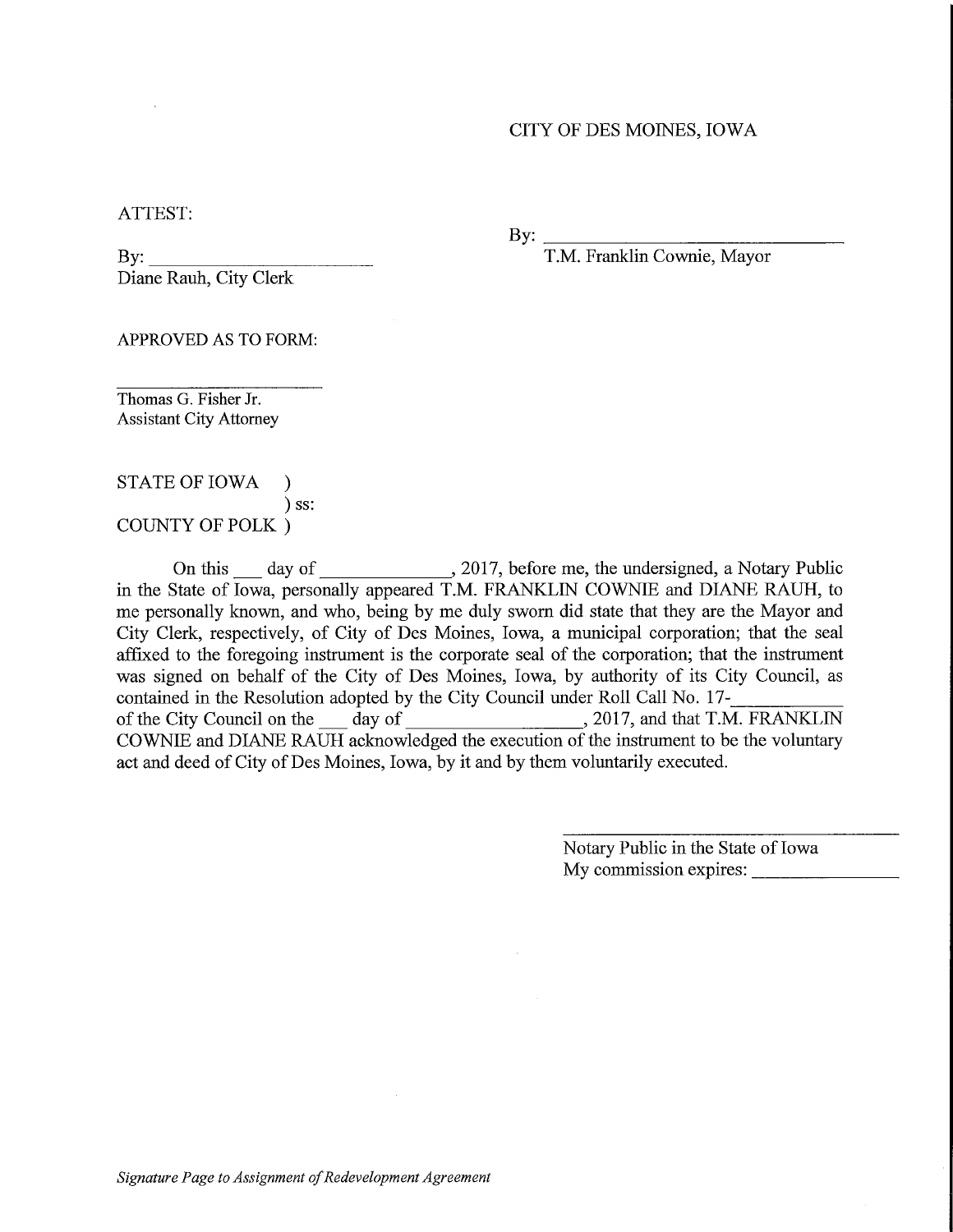#### BORROWER:

DISTRICT AT 6TH, LLC, an Iowa limited liability company

By:. Name: Its: <u>with the company of the company of the company of the company of the company of the company of the company of the company of the company of the company of the company of the company of the company of the company of t</u>

# $\begin{tabular}{c} \bf STATE OF \end{tabular}$ ) ss COUNTY OF  $\overrightarrow{)}$

The foregoing instrument was acknowledged before me this day of , 2017, by \_\_\_\_\_\_\_, the \_\_\_\_\_\_\_\_ of District at 6th, LLC, an Iowa limited liability company, for and on behalf of the limited liability company.

Notary Public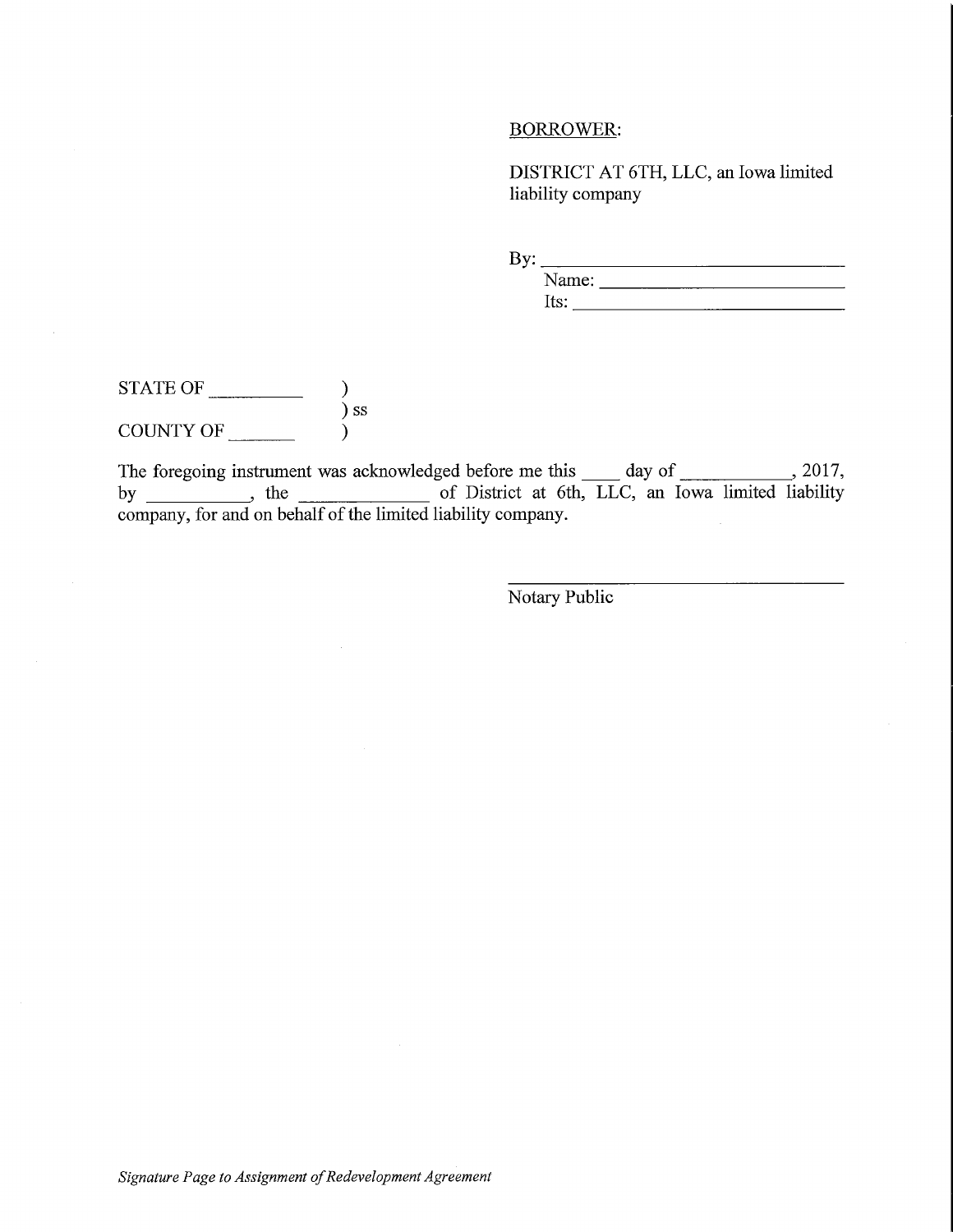### LENDER:

LINCOLN SAVINGS BANK, an Iowa state banking corporation

 $\sim$ 

By:  $\qquad \qquad$ 

Aaron J. Patterson Its Vice President

# STATE OF IOWA (1) ) ss COUNTY OF POLK  $\overline{)}$

The foregoing instrument was acknowledged before me this  $\frac{1}{\sqrt{2}}$  day of  $\frac{1}{\sqrt{2}}$ , 2017, by Aaron J. Patterson, Vice President of Lincoln Savings Bank, an Iowa state banking corporation, for and on behalf of the state banking corporation.

Notary Public

THIS INSTRUMENT DRAFTED BY: Winthrop & Weinstine, P.A. (HAS) 225 South Sixth Street, Suite 3500 Minneapolis, MN 55402